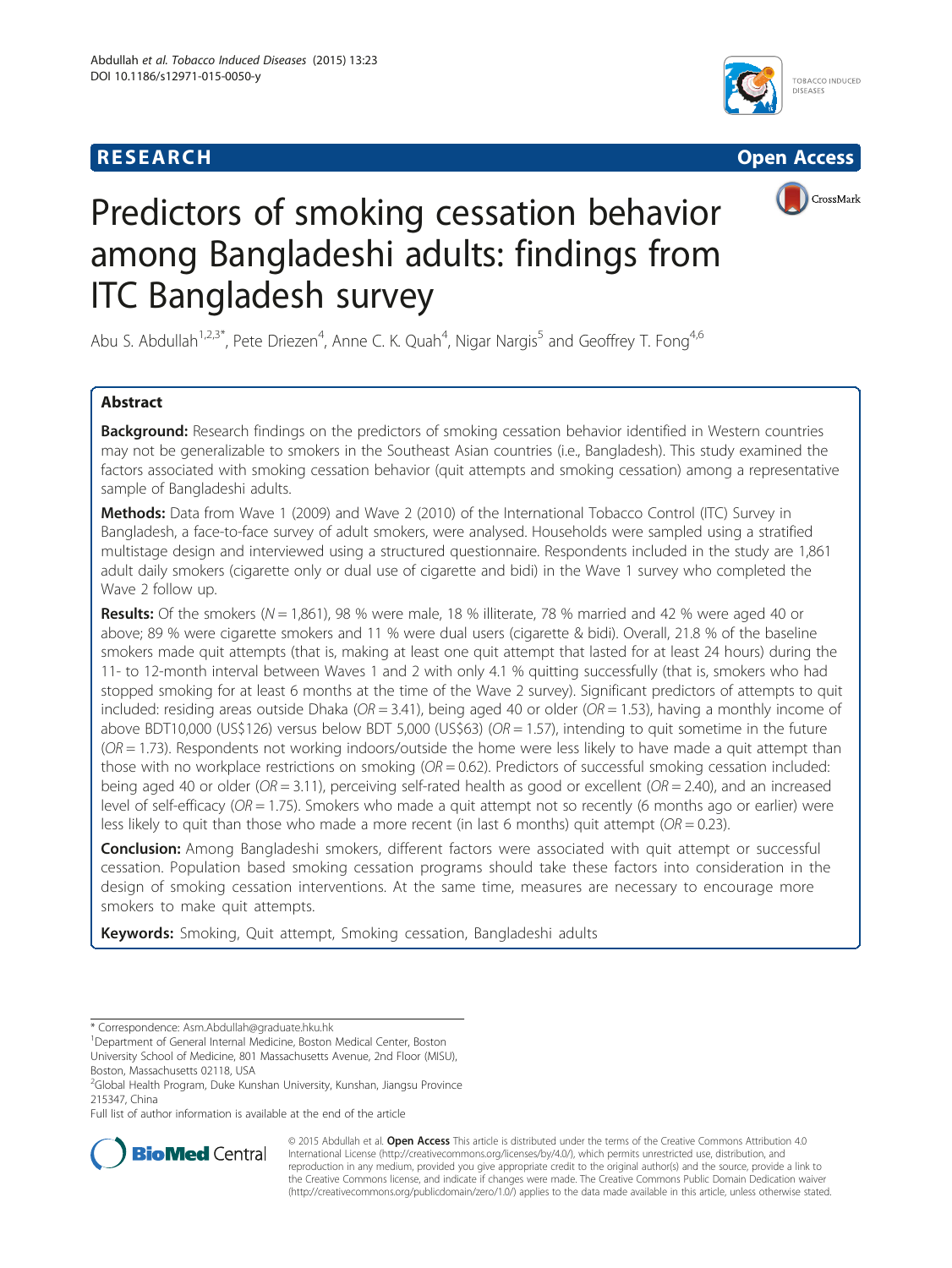#### Introduction

Tobacco use is the leading cause of preventable death and disease worldwide and is estimated to kill more than 5 million people each year [\[1](#page-8-0)]. Public health strategies to combat tobacco-induced illnesses have aimed at reducing uptake and promoting smoking cessation. Given the limitations of population-based programs to reduce smoking initiation among the public [[2\]](#page-8-0), the need to provide cessation support to those who continue to smoke is substantial. Therefore, identification of factors that could facilitate cessation is important in the design of evidence-based smoking cessation interventions.

With a population of 150 million, Bangladesh is one of the top ten countries in the world having a high smoking prevalence, where over 22 million adults smoke [\[3](#page-8-0)]. The overall smoking (cigarettes, bidis, and hookah) prevalence has increased in Bangladesh from 20.9 % in 2004 to 22.0 % in 2010 [[4\]](#page-8-0). Studies also identified a 9-percentage point increase of smokingattributable deaths among Bangladeshi adults; from 16 % in 2004 [[5\]](#page-8-0) to 25 % in 2010 [\[6](#page-8-0)]. This high rate of tobacco-attributable mortality underscores the rapidly growing health and economic burden of tobacco use in Bangladesh. To address this growing epidemic of tobacco-induced deaths, there is an urgent need to reduce tobacco use in Bangladesh which will require curtailing initiation of tobacco use and promotion of smoking cessation.

Previous research [\[7](#page-8-0)–[10](#page-8-0)] has identified factors associated with smoking cessation, including low nicotine dependence, male gender, higher educational attainment, being married, being older, consuming fewer cigarettes per day, and not having other smokers in the household. However, little is known about the factors that are associated with smoking cessation among the Bangladeshi population. The identification of Bangladesh-specific factors is needed to assess the need for and nature of smoking cessation services that would be appropriate for Bangladesh and other developing countries with similar socioeconomic characteristics.

The aim of this study is to examine the factors associated with smoking cessation behavior (that is, quit attempts and smoking cessation) among a nationally representative sample of Bangladeshi adults.

#### Methods

#### Sample

The data for this study come from the first two waves of the International Tobacco Control (ITC) Policy Evaluation Bangladesh Survey. The ITC Bangladesh Survey is a prospective cohort survey of a nationally representative sample of adult smokers and nonsmokers (aged 15 and older) conducted in all six administrative divisions of Bangladesh [\[11](#page-8-0), [12](#page-8-0)]. In total,

1,792 cigarette smokers and 229 dual users (defined as smokers who smoke both cigarettes and bidis) were recruited in Wave 1 from the non-tribal and non-slum areas of Bangladesh. Of these, 1,656 cigarette smokers (92 %) and 205 dual users (90 %) were successfully followed in Wave 2. The analysis reported here is based only on the sample of smokers recruited in Wave 1 and retained in Wave 2. Data were collected using face-to-face interviews and sampling weights were computed so that results are representative of the population of adult Bangladeshi smokers. The details of the ITC Bangladesh Survey are described elsewhere [[4](#page-8-0), [12,](#page-8-0) [13](#page-9-0)].

#### Measures

Attempts to quit smoking (i.e. quit attempts) and successful cessation formed the primary outcome measures used in this study. Quit attempts were defined as making any serious attempt to quit smoking, between the waves, that lasted for at least 24 hours. Successful cessation in Wave 2 was defined as making a quit attempt between the waves and not smoking for six months or longer as reported by the respondents.

#### Predictor variables

The ITC Bangladesh Survey measures a wide range of domains related to tobacco use and tobacco control. Details of the questionnaire are described elsewhere [[12](#page-8-0)] but relevant domains include socio-demographic characteristics as well as behavioural, cognitive, attitudinal, environmental and motivational measures. All independent variables were measured in Wave 1 and used to predict cessation attempts and successful cessation in Wave 2.

#### Socio-demographic measures

Respondents' socio-demographic backgrounds were characterized using sex, age, religion (Muslim vs. non-Muslim), residence (Dhaka vs. areas outside Dhaka) and marital status (married vs. not). The ITC Bangladesh Survey also assesses respondents' education (illiterate, 1–8 years and 9 years or more), monthly household income (<5,000 BDT, 5,000–10,000 BDT, > 10,000 BDT and not reported) (exchange rate: 1US\$ = 79BDT), and the number of smokers living in each respondent's home.

#### Smoking behaviors

Smokers were classified on the basis of whether they smoked on a daily or non-daily basis. In addition, smokers reported their usual daily consumption of cigarettes and bidis. Typical consumption was treated as a continuous variable; for cigarette smokers, total consumption was defined using the number of cigarettes smoked per day. For dual users, total consumption was defined as the number of cigarettes *and* then number of bidis smoked per day. Smokers were also asked how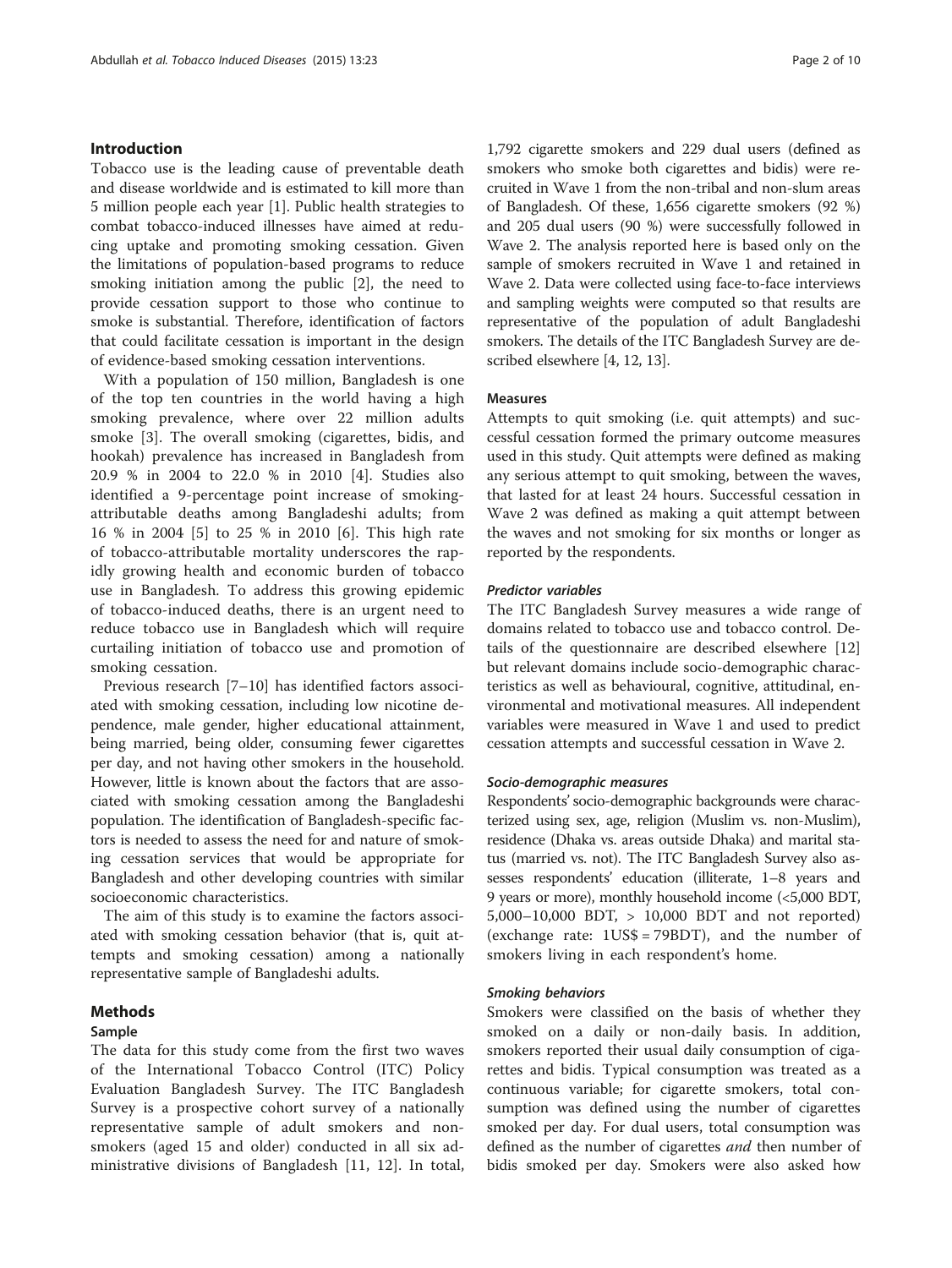recently they tried to quit smoking (never tried, within the last six months and six months ago or longer). Finally, smokers reported the age at which they started smoking. This information was used to compute the number of years each respondent smoked, using respondent's age at recruitment into the ITC Bangladesh Survey.

#### Beliefs

This study assessed respondents' self-reported health (average or poor vs. good or excellent), their level of addiction to cigarettes (not addicted, somewhat addicted or very addicted), intentions to quit smoking (no plans, sometime in the future or within the next six months) and beliefs about their confidence (self-efficacy) to quit (measured on a five point scale ranging from not at all sure to extremely sure). With the exception of selfefficacy, all belief variables were treated as categorical measures in the analysis.

#### Environmental factors

Smokers' surrounding environments were assessed on the basis of the number of smokers living in their homes (1, 2 and 3 or more) and whether they received any support to quit smoking (defined as advice, information or referral to quit given by a physician or health care provider). Respondents were also asked about whether they themselves had implemented any smoking restrictions in their homes (no restrictions, partial restrictions or complete restrictions). In addition, smokers who worked outside the home were asked about workplace smoking restrictions; smokers were classified as not working outside the home, not working indoors, having no or only partial workplace restrictions and having complete workplace smoking bans.

#### Motivational factors

Smokers' motivation to quit smoking was assessed by measuring (a) their overall opinion towards cigarette smoking, (b) their overall opinion towards bidi smoking, (c) their expectations of future health effects, if they quit smoking (outcome expectancy), (d) their worry about the health consequences of smoking, and (e) whether they have favourable attitudes toward smoking. Opinions toward smoking were classified as good or neutral, bad, and very bad. Outcome expectancy, worries about health and favourable attitudes toward smoking were measured as continuous variables. Outcome expectancy was assessed using the question "How much do you think you would benefit from health and other gains if you were to quit smoking cigarettes permanently in the next 6 months?" Responses ranged from  $1 =$ "not at all" to  $5 =$ "extremely". Worries about health were defined using the average of two measures: "How worried are you, if at all, that smoking

cigarettes will damage your health in the future?" and "To what extent, if at all, has smoking cigarettes lowered your quality of life?" Each of these measures was assessed using a four-point scale (worry:  $1 = \text{``not at}$ all worried",  $2 = a$  little worried",  $3 = a$  moderately worried", and  $4 =$  "very worried"; quality of life:  $1 =$  "not at all",  $2 =$ "just a little",  $3 =$ "a fair amount",  $4 =$ "a great deal"). Favorable attitude toward smoking was also assessed as the average of two measures: (a) "enjoy smoking too much to give it up" and (b) "smoking cigarettes is an important part of your life". Each of these measures was assessed using a five-point Likert scale ranging from  $1 =$  "strongly agree" to  $5 =$  "strongly disagree". All of the continuous motivation measures were coded so that higher scores reflected greater amounts of each measure.

#### Reasons to quit

Reasons to quit smoking included smokers' concern about the effect of cigarette smoke on non-smokers, believing that Bangladeshi society disapproves of smoking, the price of cigarettes, workplace smoking restrictions, smoking restrictions in public places, free or low-cost smoking cessation medications, advertisements about the health risks of smoking, warning labels on cigarette packs, setting an example for children, friends and family disapprove of smoking, and the rising costs of essentials including food or fuel. Each measure was classified on the basis of whether or not it was a reason to quit smoking.

#### Statistical Analysis

Descriptive statistics appropriate for complex survey data were used to estimate the prevalence of cessation attempts and successful cessation by Wave 2. Bivariate associations between quit status, defined as no attempts to quit, tried but unsuccessful and successful cessation, and each of the categorical measures were tested using the Rao-Scott  $\chi^2$  statistic. Mean levels of the continuous predictors were estimated for each quit status category. Differences between categories were tested using a univariate linear regression model, accounting for the complex survey design.

Binary logistic regression models were then used to examine associations between independent predictors and (1) attempts to quit and (2) successful cessation.

The first set of models examining predictors of quit attempts were based on all smokers. Following Borland, et al., [[14\]](#page-9-0), smokers who tried to quit but were not successful and smokers who quit successfully were classified as having tried to quit. These models estimated the odds of making an attempt to quit (vs. not making an attempt). Models predicting successful cessation were based on only those smokers who tried to quit to estimate the odds of successful cessation (vs. trying, but failing, to quit).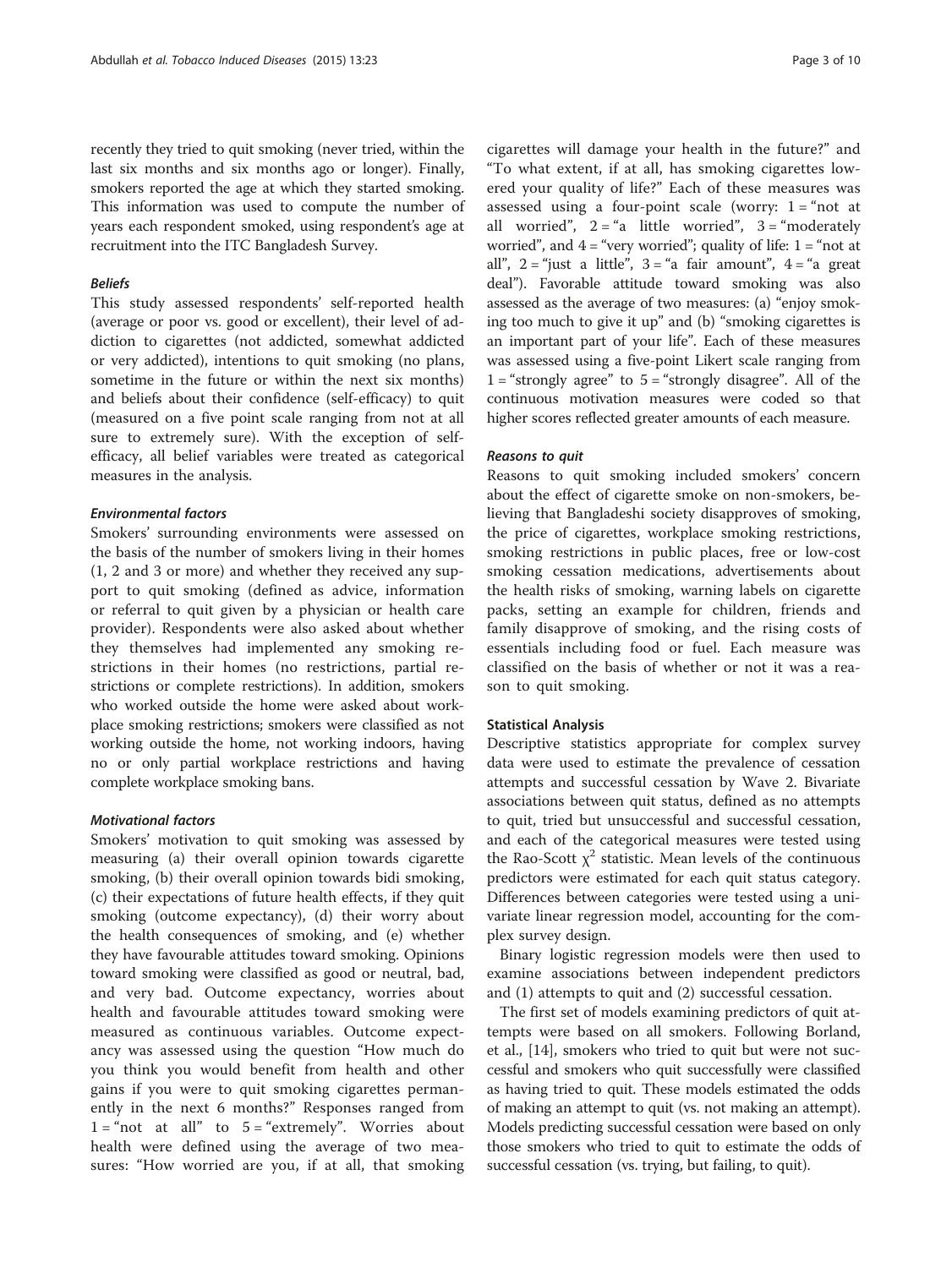Regression models were built using a backward selection procedure. All covariates were entered into a preliminary model while socio-demographic covariates were forced into each model. Then, each behavioural, belief, environmental and motivational covariate was removed from the preliminary model, one variable at a time. In each step, the Akaike information criterion (AIC) was computed and the best fitting sub-model was selected (i.e., the sub-model having the smallest AIC statistic after removing a covariate). The procedure was repeated until removal of variables no longer improved model fit (i.e., no sub-model resulted in a smaller value for the AIC statistic). The final selected model was then re-fit using only the selected covariates in order to use as many observations as possible to predict each of the cessation outcomes. The selection procedure was conducted using logistic regression procedures appropriate for complex survey data in order to account for the multi-stage sampling design. All results presented here are weighted using a longitudinal weight that adjusts for attrition in order to represent the population of adult smokers aged 15 and older in Bangladesh. The analysis was conducted using SAS version 9.4.

#### Results

Of 1,861 daily smokers present in both Waves 1 and 2 (Table 1), the majority (85 %) were recruited from nontribal areas outside Dhaka. The vast majority of smokers were male (98 %), married (78 %), Muslim (87 %), smoked cigarettes exclusively (89 %), and had monthly household incomes of more than 5,000 BDT (1US\$ = 79 BDT) (74.7 %). Almost three quarters of selected smokers came from homes having two or more smokers. Overall, 4 % of adult smokers quit smoking for at least six months in 2010 while another 22 % tried to quit but were not successful.

Bivariate associations between demographic variables and Wave 2 quit status (quit attempts and successful quitting) showed that older age and area of residence were associated with quit status. Specifically, older (aged 40 or above) smokers were significantly more likely to try to quit (25.2 %) or quit successfully (6.4 %) than younger (aged 15–39) smokers (20.5 % and 2.7 %, respectively) ( $\chi^2$  = 15.10; p < 0.001). Subjects recruited from outside of Dhaka were significantly more likely to try to quit (22.9 %) or quit successfully (4.4 %) than Dhaka (13.7 % and 1.3 %, respectively)  $(\chi^2 = 8.86; p = 0.012)$ . (Data not shown)

Tables [2](#page-4-0) and [3](#page-5-0) examine bivariate associations between Wave 2 quit status (quit attempts and successful quitting) and behavioural, belief, environmental and motivational factors. Many of these factors were not significantly associated with quit status. However, quit recency, perceived addiction, quit intentions and workplace smoking restrictions were significantly associated with quit status (Table [2](#page-4-0)). In

|                                                  |  |  | Table 1 Sample characteristics of smokers recruited in Wave 1 |  |  |
|--------------------------------------------------|--|--|---------------------------------------------------------------|--|--|
| and followed to Wave 2 (unweighted; $n = 1861$ ) |  |  |                                                               |  |  |

|                               | $\%$  | (Freq.)      |
|-------------------------------|-------|--------------|
| Area                          |       |              |
| Dhaka                         | 15.1  | (281)        |
| Areas outside Dhaka           | 84.9  | (1580)       |
| Sex                           |       |              |
| Male                          | 98.1  | (1826)       |
| Female                        | 1.9   | (35)         |
| Age group                     |       |              |
| Younger than 40               | 57.8  | (1076)       |
| 40 or older                   | 42.2  | (785)        |
| Marital status                |       |              |
| No married                    | 22.2  | (413)        |
| Married                       | 77.8  | (1444)       |
| Religion                      |       |              |
| Non-Muslim                    | 12.6  | (234)        |
| Muslim                        | 87.4  | (1626)       |
| Education                     |       |              |
| Illiterate                    | 18.6  | (346)        |
| 1 to 8 years                  | 55.3  | (1026)       |
| 9+ years                      | 26.1  | (484)        |
| Income                        |       |              |
| <5,000 BDT                    | 15.8  | (294)        |
| 5,000 to 10,000 BDT           | 42.7  | (794)        |
| >10,000 BDT                   | 32.2  | (599)        |
| Not reported                  | 9.3   | (174)        |
| Total smokers in home         |       |              |
| 1                             | 25.7  | (478)        |
| 2                             | 52.8  | (982)        |
| 3 or more                     | 21.5  | (401)        |
| Type of smoker                |       |              |
| Exclusively cigarettes        | 89.0  | (1656)       |
| Dual user                     | 11.0  | (205)        |
| Mean daily amount smoked (SD) |       |              |
| Exclusively cigarettes        | 9.60  | $(\pm 6.16)$ |
| Dual user                     | 13.32 | $(\pm 8.82)$ |
| Quit status                   |       |              |
| Did not try to quit           | 74.1  | (1379)       |
| Tried unsuccessfully          | 21.8  | (406)        |
| Quit successfully             | 4.1   | (76)         |

BDT = Bangladeshi Taka; 1US\$ = 79BDT

addition, cigarette consumption (mean numbers smoked daily) and attitudes toward smoking differed by quit status (Table [3\)](#page-5-0). A greater percentage of smokers who made previous attempts to quit had tried again by wave 2 compared to smokers who never tried to quit. Specifically, almost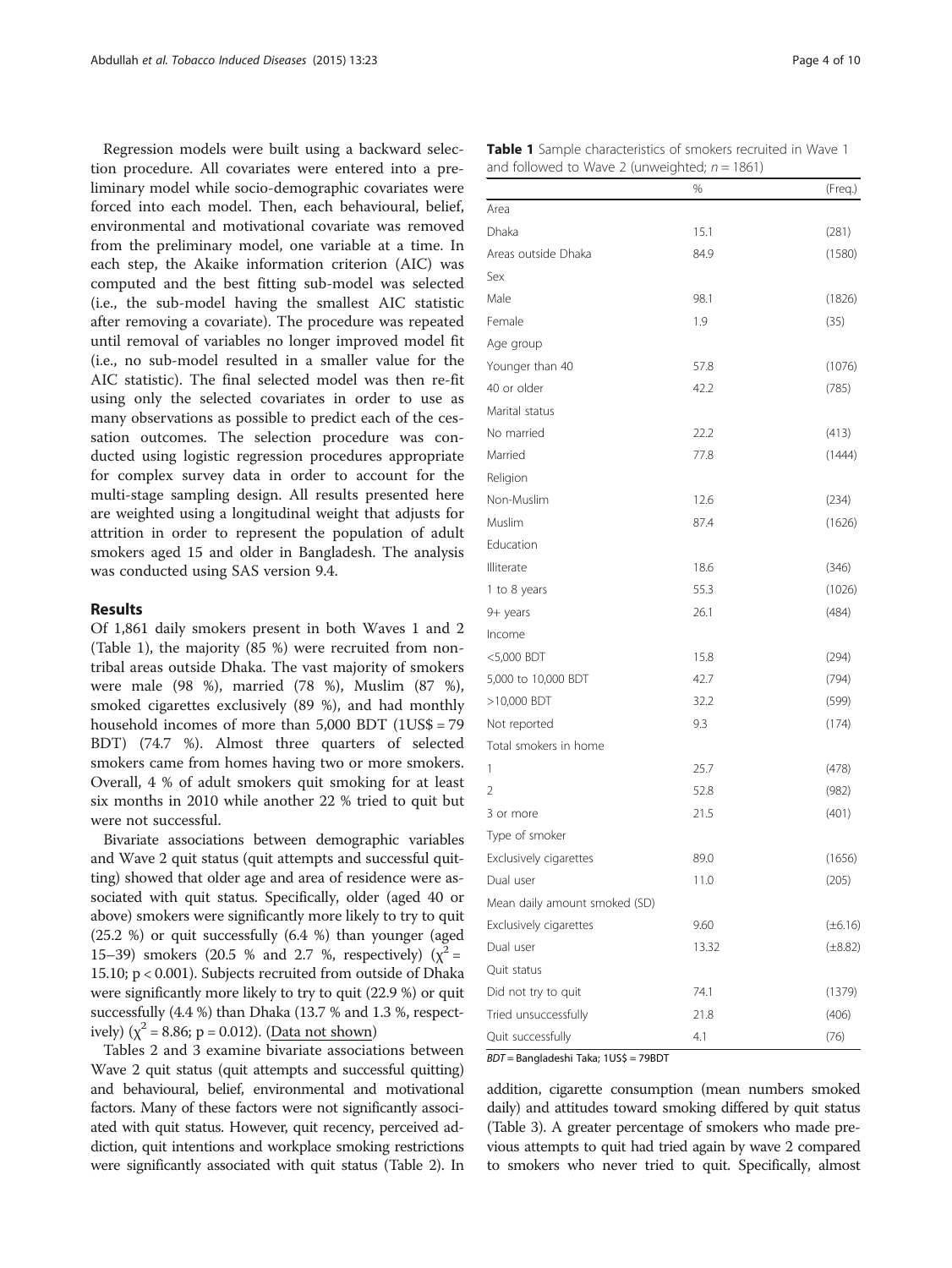<span id="page-4-0"></span>Table 2 Behavioural, belief, environmental and motivational factors associated with Wave 2 quit status, ITC Bangladesh (weighted results)

|                                           | Wave 2 quit status |                     |       |                     |                   |      |                    |                |         |
|-------------------------------------------|--------------------|---------------------|-------|---------------------|-------------------|------|--------------------|----------------|---------|
|                                           |                    | Did not try to quit |       | Tried, unsuccessful | Quit successfully |      |                    |                |         |
|                                           | Freq.              | $\%$                | Freq. | $\%$                | Freq.             | $\%$ | Rao-Scott $\chi^2$ | DF             | p value |
| Smoking behaviours                        |                    |                     |       |                     |                   |      |                    |                |         |
| Type of smoker                            |                    |                     |       |                     |                   |      |                    |                |         |
| Exclusively cigarettes                    | 1220               | 74.6                | 368   | 21.6                | 68                | 3.8  | 0.40               | $\overline{2}$ | 0.818   |
| Dual user                                 | 159                | 77.6                | 38    | 19.6                | 8                 | 2.8  |                    |                |         |
| Any tobacco use                           |                    |                     |       |                     |                   |      |                    |                |         |
| Cigarettes & other smoked or smokeless    | 161                | 77.8                | 38    | 19.4                | 8                 | 2.8  | 1.80               | 4              | 0.772   |
| Cigarettes & smokeless                    | 227                | 73.2                | 80    | 21.6                | 20                | 5.2  |                    |                |         |
| Exclusively cigarettes                    | 991                | 75.0                | 288   | 21.6                | 48                | 3.4  |                    |                |         |
| Cigarettes/day                            |                    |                     |       |                     |                   |      |                    |                |         |
| $<= 10$ /day                              | 945                | 74.2                | 278   | 21.8                | 59                | 4.0  | 2.43               | 4              | 0.658   |
| 11-20/day                                 | 337                | 75.2                | 109   | 21.7                | 14                | 3.1  |                    |                |         |
| $21 + /day$                               | 66                 | 82.9                | 16    | 16.4                | 2                 | 0.7  |                    |                |         |
| Quit recency                              |                    |                     |       |                     |                   |      |                    |                |         |
| Never tried to quit                       | 896                | 78.6                | 214   | 17.9                | 42                | 3.5  | 25.67              | 4              | < 0.001 |
| Recently (in last 6 months)               | 161                | 66.7                | 67    | 27.2                | 15                | 6.1  |                    |                |         |
| Not so recently (6 months ago or earlier) | 293                | 68.9                | 121   | 28.6                | 16                | 2.5  |                    |                |         |
| Quit beliefs                              |                    |                     |       |                     |                   |      |                    |                |         |
| Self-rated health                         |                    |                     |       |                     |                   |      |                    |                |         |
| Poor/average health                       | 633                | 72.2                | 202   | 24.3                | 35                | 3.5  | 5.97               | $\overline{2}$ | 0.051   |
| Good/excellent health                     | 744                | 77.4                | 204   | 18.7                | 41                | 3.8  |                    |                |         |
| Perceived addiction                       |                    |                     |       |                     |                   |      |                    |                |         |
| Not addicted                              | 128                | 65.4                | 42    | 28.4                | 12                | 6.2  | 8.46               | 4              | 0.076   |
| Somewhat addicted                         | 833                | 74.7                | 254   | 21.8                | 46                | 3.5  |                    |                |         |
| Very addicted                             | 408                | 78.4                | 107   | 18.4                | 17                | 3.2  |                    |                |         |
| Quit intentions                           |                    |                     |       |                     |                   |      |                    |                |         |
| No plan to quit                           | 682                | 79.8                | 169   | 17.5                | 25                | 2.6  | 33.34              | 4              | < 0.001 |
| Sometime in the future                    | 437                | 67.1                | 181   | 29.3                | 31                | 3.6  |                    |                |         |
| Within the next 6 months                  | 134                | 70.8                | 40    | 21.5                | 12                | 7.7  |                    |                |         |
| Environmental factors                     |                    |                     |       |                     |                   |      |                    |                |         |
| Total smokers in home                     |                    |                     |       |                     |                   |      |                    |                |         |
| 1                                         | 365                | 75.7                | 91    | 20.5                | 22                | 3.8  | 1.45               | $\overline{4}$ | 0.835   |
| $\overline{2}$                            | 724                | 75.1                | 217   | 21.0                | 41                | 3.9  |                    |                |         |
| 3 or more                                 | 290                | 73.6                | 98    | 23.5                | 13                | 2.9  |                    |                |         |
| Cessation support                         |                    |                     |       |                     |                   |      |                    |                |         |
| No advice                                 | 1213               | 75.6                | 354   | 20.9                | 62                | 3.5  | 2.55               | $\overline{2}$ | 0.279   |
| Advice/information/referral to quit       | 166                | 69.5                | 52    | 25.4                | 14                | 5.1  |                    |                |         |
| Workplace smoking restrictions            |                    |                     |       |                     |                   |      |                    |                |         |
| No restrictions                           | 205                | 74.5                | 70    | 22.2                | 8                 | 3.3  | 1.95               | 4              | 0.745   |
| Partial/complete restrictions             | 181                | 72.0                | 64    | 24.9                | 9                 | 3.1  |                    |                |         |
| Does not work indoors/does not work       | 964                | 75.7                | 258   | 20.3                | 59                | 4.0  |                    |                |         |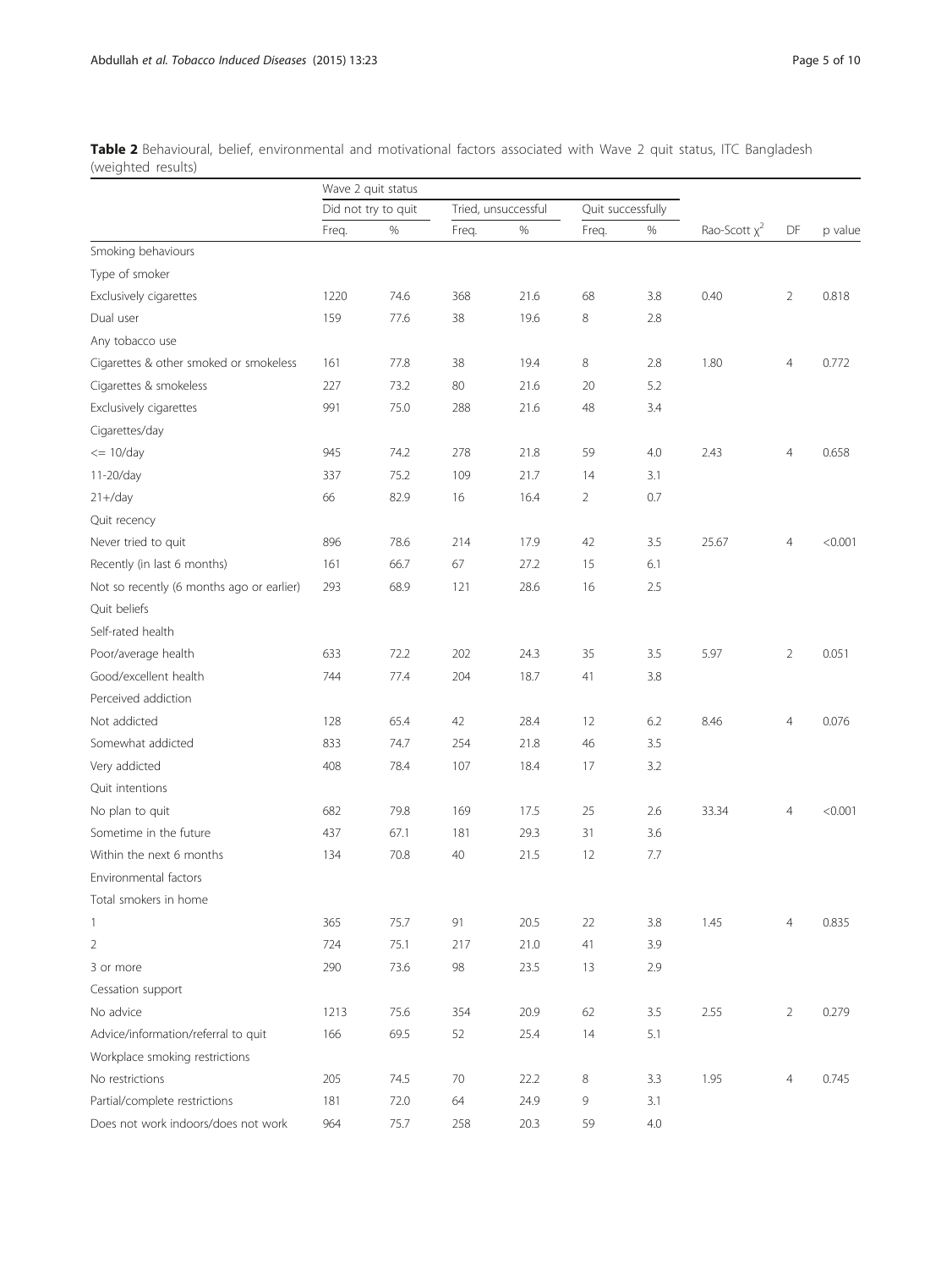| Smoking restrictions in the home          |      |      |     |      |    |     |      |                |       |
|-------------------------------------------|------|------|-----|------|----|-----|------|----------------|-------|
| No restrictions                           | 527  | 75.6 | 163 | 21.2 | 28 | 3.1 | 4.14 | $\overline{4}$ | 0.388 |
| Partial restrictions                      | 213  | 80.7 | 54  | 17.0 | 8  | 2.4 |      |                |       |
| Completely banned                         | 610  | 72.0 | 185 | 23.6 | 38 | 4.4 |      |                |       |
| Motivational factors                      |      |      |     |      |    |     |      |                |       |
| Overall opinion towards cigarette smoking |      |      |     |      |    |     |      |                |       |
| Good/neutral                              | 66   | 77.7 | 13  | 17.4 | 5  | 4.9 | 1.31 | 4              | 0.860 |
| Bad                                       | 1019 | 74.9 | 305 | 21.7 | 50 | 3.4 |      |                |       |
| Very bad                                  | 286  | 74.2 | 87  | 21.5 | 21 | 4.3 |      |                |       |
| Overall opinion towards bidi smoking      |      |      |     |      |    |     |      |                |       |
| Good/neutral                              | 35   | 85.8 | 7   | 12.5 |    | 1.7 | 4.73 | 4              | 0.316 |
| Bad                                       | 875  | 76.1 | 244 | 20.4 | 42 | 3.5 |      |                |       |
| Very bad                                  | 462  | 72.1 | 153 | 23.7 | 33 | 4.2 |      |                |       |

<span id="page-5-0"></span>Table 2 Behavioural, belief, environmental and motivational factors associated with Wave 2 quit status, ITC Bangladesh (weighted results) (Continued)

30 % of smokers who ever tried to quit in Wave 1 reported making additional attempts to quit in Wave 2. Another 6.1 % of smokers who, in Wave 1, tried to quit within the last six months managed to quit successfully by Wave 2 (Table [2](#page-4-0)). A larger percentage of smokers who planned to quit sometime in the future in Wave 1 reported making additional attempts to quit by wave 2, compared to smokers who never tried to quit in Wave 1 (29.3 % vs 17.5 %, respectively). Smokers having more definite plans to quit in Wave 1 were more likely to have quit successfully by Wave 2: 7.7 % of smokers who planned to quit within the next six months quit successfully by Wave 2 compared to less than

4 % of smokers who had no plans or non-definite plans to quit in Wave 1 (Table [2](#page-4-0)). Other factors significantly related to quit status included daily cigarette consumption and holding favorable attitudes toward smoking (Table 3).

To better understand the predictors of (a) attempts to quit smoking and (b) successful smoking cessation among Bangladeshi smokers, weighted multi-variable logistic regression was used to model the independent predictors of each outcome controlling for socio-demographic covariates. As shown in Table [4](#page-6-0), significant predictors of attempts to quit included: residing outside of Dhaka  $(OR = 3.41)$ , being aged 40 or older  $(OR = 1.53)$ , having a

Table 3 Mean levels of behavioural, belief and motivational factors by Wave 2 quit status (weighted)

|                                               | Wave 2 quit status |                     |             |                     |    |                   |        |                |    |         |
|-----------------------------------------------|--------------------|---------------------|-------------|---------------------|----|-------------------|--------|----------------|----|---------|
|                                               |                    | Did not try to quit |             | Tried, unsuccessful |    | Quit successfully |        |                |    |         |
|                                               | $\mathsf{N}$       | Mean                | $\mathbb N$ | Mean                | N  | Mean              | F Test |                | DF | p value |
| Behavioural factors                           |                    |                     |             |                     |    |                   |        |                |    |         |
| Cigarettes/day                                |                    |                     |             |                     |    |                   |        |                |    |         |
| Mean cig/day                                  | 1348               | 10.08               | 403         | 9.52                | 75 | 7.65              | 8.20   | 2,             | 32 | 0.001   |
| Mean no. years smoked                         |                    |                     |             |                     |    |                   |        |                |    |         |
| Mean no. years smoked                         | 1379               | 18.15               | 406         | 20.44               | 76 | 23.06             | 2.29   | 2 <sub>r</sub> | 32 | 0.117   |
| Quit beliefs                                  |                    |                     |             |                     |    |                   |        |                |    |         |
| Self-efficacy                                 |                    |                     |             |                     |    |                   |        |                |    |         |
| Mean self-efficacy                            | 1363               | 2.14                | 404         | 2.16                | 76 | 2.37              | 0.72   | 2,             | 32 | 0.496   |
| Motivational factors                          |                    |                     |             |                     |    |                   |        |                |    |         |
| Outcome expectancy                            |                    |                     |             |                     |    |                   |        |                |    |         |
| Mean                                          | 1345               | 2.86                | 390         | 2.97                | 69 | 2.85              | 1.31   | 2,             | 32 | 0.284   |
| Worries about health                          |                    |                     |             |                     |    |                   |        |                |    |         |
| Mean                                          | 1340               | 2.18                | 389         | 2.17                | 73 | 2.30              | 1.42   | 2,             | 32 | 0.256   |
| Favourable attitude towards cigarette smoking |                    |                     |             |                     |    |                   |        |                |    |         |
| Mean                                          | 1330               | 3.08                | 393         | 2.97                | 70 | 2.86              | 7.05   | 2,             | 32 | 0.003   |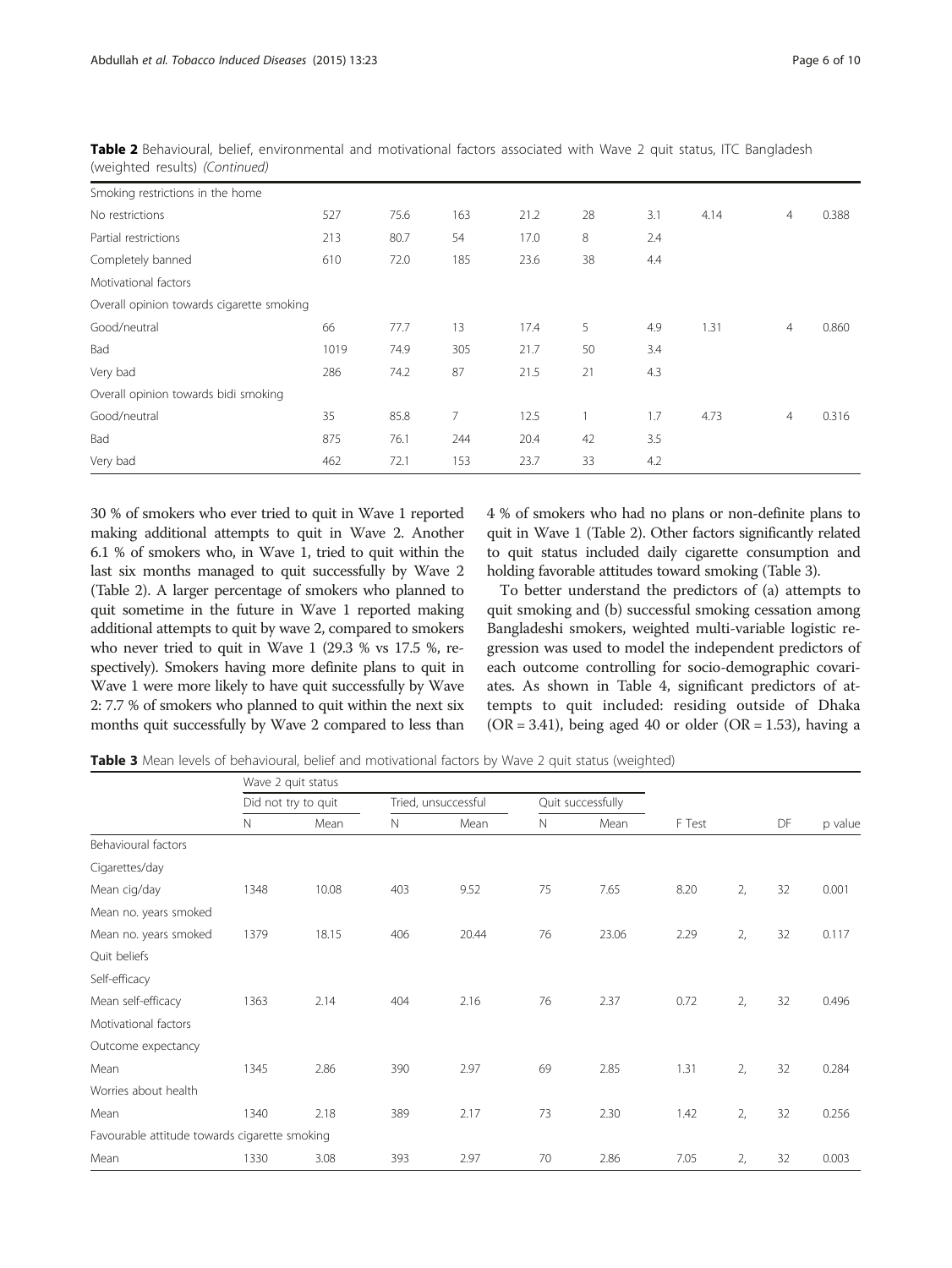<span id="page-6-0"></span>

|                                                                    |                       | Wald $\chi^2$ Test  |               |         |  |  |
|--------------------------------------------------------------------|-----------------------|---------------------|---------------|---------|--|--|
|                                                                    | OR (95 % CI)          | $\overline{x^{2a}}$ | DF            | p value |  |  |
| Area                                                               |                       |                     |               |         |  |  |
| Dhaka                                                              | 1.00                  | 11.98               | 1             | < 0.001 |  |  |
| Areas outside Dhaka                                                | 3.41 (1.70, 6.82)     |                     |               |         |  |  |
| Sex                                                                |                       |                     |               |         |  |  |
| Male                                                               | 1.00                  | 2.82                | 1             | 0.093   |  |  |
| Female                                                             | 2.24 (0.87, 5.73)     |                     |               |         |  |  |
| Age group                                                          |                       |                     |               |         |  |  |
| Younger than 40                                                    | 1.00                  | 9.61                | 1             | 0.002   |  |  |
| 40 or older                                                        | 1.53 (1.17, 2.00)     |                     |               |         |  |  |
| Education                                                          |                       |                     |               |         |  |  |
| Illiterate                                                         | 1.00                  | 1.69                | 2             | 0.429   |  |  |
| 1 to 8 years                                                       | 1.08 (0.67, 1.75)     |                     |               |         |  |  |
| 9+ years                                                           | 1.22 (0.89, 1.68)     |                     |               |         |  |  |
| Income                                                             |                       |                     |               |         |  |  |
| <5,000 BDT                                                         | 1.00                  | 5.37                | 3             | 0.147   |  |  |
| 5,000 to 10,000 BDT                                                | 1.11 (0.72, 1.73)     |                     |               |         |  |  |
| >10,000 BDT                                                        | 1.57 (1.07, 2.30)     |                     |               |         |  |  |
| Not reported                                                       | 1.14(0.57, 2.25)      |                     |               |         |  |  |
| Self-rated health                                                  |                       |                     |               |         |  |  |
| Poor/average health                                                | 1.00                  | 2.74                | 1             | 0.098   |  |  |
| Good/excellent health                                              | $0.78$ $(0.59, 1.05)$ |                     |               |         |  |  |
| Intentions to quit                                                 |                       |                     |               |         |  |  |
| No plans to quit                                                   | 1.00                  | 14.86               | 2             | < 0.001 |  |  |
| Sometime in the future                                             | 1.73 (1.28, 2.32)     |                     |               |         |  |  |
| Within the next 6 months                                           | 1.32 (0.76, 2.28)     |                     |               |         |  |  |
| Advice to quit                                                     |                       |                     |               |         |  |  |
| No advice                                                          | 1.00                  | 0.18                | 1             | 0.669   |  |  |
| Advice/info/referral to quit                                       | $1.11$ (0.70, 1.75)   |                     |               |         |  |  |
| Workplace smoking restrictions                                     |                       |                     |               |         |  |  |
| No restrictions                                                    | 1.00                  | 9.10                | 2             | 0.011   |  |  |
| Partial/complete restrictions                                      | 0.87 (0.56, 1.36)     |                     |               |         |  |  |
| Does not work indoors/<br>outside home                             | $0.62$ $(0.43, 0.90)$ |                     |               |         |  |  |
| Home smoking restrictions                                          |                       |                     |               |         |  |  |
| No restrictions                                                    | 1.00                  | 4.97                | $\mathcal{P}$ | 0.083   |  |  |
| Partial restrictions                                               | 0.92(0.59, 1.43)      |                     |               |         |  |  |
| Completely banned                                                  | 1.74 (0.95, 3.19)     |                     |               |         |  |  |
| BDT = Bangladeshi Taka; 1US\$ = 79BDT<br><sup>a</sup> Omnibus test |                       |                     |               |         |  |  |

monthly income of above BDT 10,000 versus below BDT 5,000 (OR = 1.57), having an intention to quit sometime in the future versus having no plans to quit ( $OR = 1.73$ ). Respondents not working indoors/outside the home were less likely to have made a quit attempt than those with no workplace restrictions on smoking (OR = 0.62). As shown in Table 5, predictors of successful smoking cessation included: being aged 40 or older (OR = 3.11), perceiving self-rated health as good or excellent (OR = 2.40), and an increased level of self-efficacy ( $OR = 1.75$ ), where a one point increase in smoker's self-efficacy increased the odds of successful cessation by 80 %. Smokers who made a quit

Table 5 Odds of successful cessation (6 months or longer) by Wave 2 (weighted;  $n = 454$ )

|                                                |                     | Wald $\chi^2$ Test |                |         |  |  |
|------------------------------------------------|---------------------|--------------------|----------------|---------|--|--|
|                                                | OR (95 % CI)        | $\chi^{2a}$        | DF             | p value |  |  |
| Area                                           |                     |                    |                |         |  |  |
| Dhaka                                          | 1.00                | 2.76               | 1              | 0.097   |  |  |
| Areas outside Dhaka                            | 2.09 (0.88, 4.99)   |                    |                |         |  |  |
| Sex                                            |                     |                    |                |         |  |  |
| Male                                           | 1.00                | 0.10               | 1              | 0.747   |  |  |
| Female                                         | 0.60(0.03, 13.01)   |                    |                |         |  |  |
| Age group                                      |                     |                    |                |         |  |  |
| Younger than 40                                | 1.00                | 13.75              | 1              | < 0.001 |  |  |
| Aged 40+                                       | 3.11 (1.71, 5.67)   |                    |                |         |  |  |
| Education                                      |                     |                    |                |         |  |  |
| Illiterate                                     | 1.00                | 0.53               | $\overline{2}$ | 0.768   |  |  |
| 1 to 8 years                                   | 1.01 (0.48, 2.13)   |                    |                |         |  |  |
| 9+ years                                       | 1.27 (0.61, 2.68)   |                    |                |         |  |  |
| Income                                         |                     |                    |                |         |  |  |
| <5,000 BDT                                     | 1.00                | 4.39               | 3              | 0.222   |  |  |
| 5,000 to 10,000 BDT                            | 0.35(0.12, 1.04)    |                    |                |         |  |  |
| >10,000 BDT                                    | 0.39(0.14, 1.05)    |                    |                |         |  |  |
| Not reported                                   | 0.44(0.09, 2.11)    |                    |                |         |  |  |
| Quit recency                                   |                     |                    |                |         |  |  |
| Recently (in last 6 months)                    | 1.00                | 11.29              | 2              | 0.004   |  |  |
| Never tried to quit                            | 0.75(0.34, 1.66)    |                    |                |         |  |  |
| Not so recently (6 months<br>ago or earlier)   | $0.23$ (0.09, 0.62) |                    |                |         |  |  |
| Self-rated health                              |                     |                    |                |         |  |  |
| Poor/average health                            | 1.00                | 7.91               | 1              | 0.005   |  |  |
| Good/excellent health                          | 2.40 (1.30, 4.43)   |                    |                |         |  |  |
| Self-efficacy                                  |                     |                    |                |         |  |  |
| 1 unit increase                                | 1.75 (1.29, 2.38)   | 13.06              | 1              | < 0.001 |  |  |
| Information/advice/referral<br>to quit smoking |                     |                    |                |         |  |  |
| No advice to quit                              | 1.00                | 2.87               | 1              | 0.091   |  |  |
| Advice/info/referral<br>to quit                | 2.27 (0.88, 5.85)   |                    |                |         |  |  |
| Outcome expectancy                             |                     |                    |                |         |  |  |
| 1 unit increase                                | $0.82$ (0.56, 1.20) | 1.05               | 1              | 0.306   |  |  |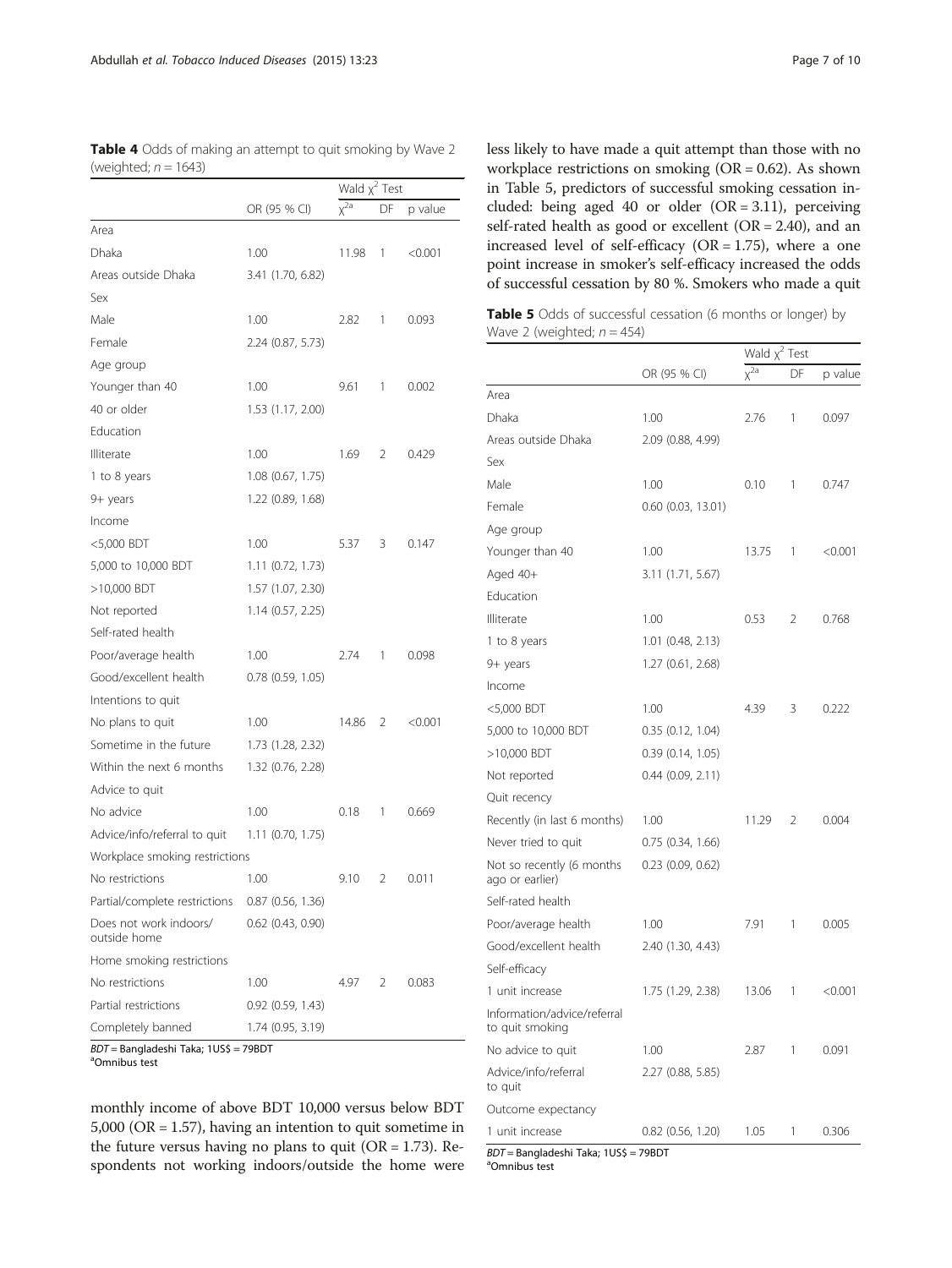attempt not so recently (6 months ago or earlier) were less likely to quit than those who made a more recent (in last 6 months) quit attempt  $(OR = 0.23)$ .

### **Discussion**

This is the first nationally representative survey to study predictors of smoking cessation behavior among Bangladeshi adults. Our findings suggest that several factors are associated with quitting attempts and successful quitting among adult smokers from Bangladesh. The proportion of Bangladeshis who successfully quit smoking (4.3 %) was almost identical to the natural quit rate among other populations, such as Chinese adult smokers (4.4 %) [\[15\]](#page-9-0). However, one-fifth of adult smokers made quit attempts in this study though they were not successful, underscoring the need for organized smoking cessation programs. Previous research has shown that making attempts to quit is a strong predictor of successful quitting [[16](#page-9-0)].

Consistent with findings from previous research [[17](#page-9-0), [18\]](#page-9-0), in this study, older (aged 40 or above) smokers were more likely to make quit attempts or quit successfully. This may be due to the fact that older smokers experienced more health problems and visited more healthcare professionals and received repeated advise to quit smoking, which encouraged them to make quit attempts or quit successfully [[19, 20\]](#page-9-0). In a Hong Kong study, older smokers wanted to set an example by quitting smoking for the future young generation [[21](#page-9-0)]. The findings that smokers from areas outside the capital city of Dhaka had made more quit attempts than smokers who were residing inside the city underscore the fact that the limited tobacco use prevention and cessation campaigns in the city are not reaching the target population to encourage them to try to quit. The high quit intention among residents living outside Dhaka may also suggest the low level of income among these residents that limits their ability to buy cigarettes and, hence, they may make greater efforts to quit.

In this study, higher income smokers (monthly income above BDT 10,000) made more successful quit attempts compared to those with a monthly income of less than BDT 5,000. This suggests the need to target low income smokers with cessation interventions. In a study by Haas et al. [[22](#page-9-0)], a proactive smoking cessation outreach program was effective in reaching low income smokers with smoking cessation services.

Although in previous studies home [[23](#page-9-0)] or workplace [[24\]](#page-9-0) smoking restrictions had a significant effect on quitting attempts or quitting, the effect of these variables was not significant in the current study. In this study, respondents not working indoors/outside the home were less likely to have made a quit attempt than those with

no workplace restrictions on smoking. This difference in our findings may have been due to the wide acceptance of smoking in Bangladeshi families and the dominating nature of smokers in the family who are mostly male. This phenomenon underscores the lack of enforcement of smoking restrictions in the home or workplace which might allow smokers to continue to smoke without affecting their quitting intentions. In a cross-sectional study of a large national sample of U.S. residents, Farkas et al. found that living in smoke-free households and working in smokefree workplaces had significant impacts on cessation [\[24](#page-9-0)].

The finding that recent quitting efforts (tried to quit less than six months ago) were associated with increased quitting success compared to making an attempt six months ago or earlier, is of note. These findings are most likely due to differences in smokers' readiness to quit, while recent quitters try again and smokers without a recent quit attempt may simply not be ready to quit currently and thus not try to quit. This suggests the need to encourage smokers to make frequent quit attempts that should also reinforce their confidence to quitting, regardless of perceived likelihood of success on that quit attempt. In a study by Borland et al. [[14](#page-9-0)] study, motivational factors predicted quit attempts but not maintenance of smoking cessation.

Consistent with the findings from other studies [\[25](#page-9-0)], perceiving one's health as good or excellent was positively associated with quit success. This is due to the fact that those who are in good perceived health status practice more healthy behaviors and possess greater perceived benefits of quitting smoking. This group of people is more aware of the health risks of smoking and has high perceived vulnerability [\[26\]](#page-9-0), which might mediate their quitting success. This underscores the need to incorporate risk perception as a construct within the population-based smoking cessation intervention programs.

The study has several limitations. First, our analysis was limited to daily smokers only, therefore, the findings may not be applicable to non-daily smokers. However, according to Wave 1 data, 96.1 % of cigarette smokers/ dual users smoke cigarettes daily and 94.4 % of dual users smoke bidis daily, thus our results are representative for the vast majority of smokers in Bangladesh. Second, we limited successful quitters to those who quit for more than 6 months at the time of data collection, but some people will relapse [\[27](#page-9-0)], and thus our analysis probably included some people who did not quit permanently. Third, we were not able to examine the impact of using pharmacological therapy (i.e. nicotine replacement therapy or medications), if any, because the information was unavailable in the data set. Studies have reported that the use of such therapy predict quitting [[28\]](#page-9-0). However, given the fact that these products were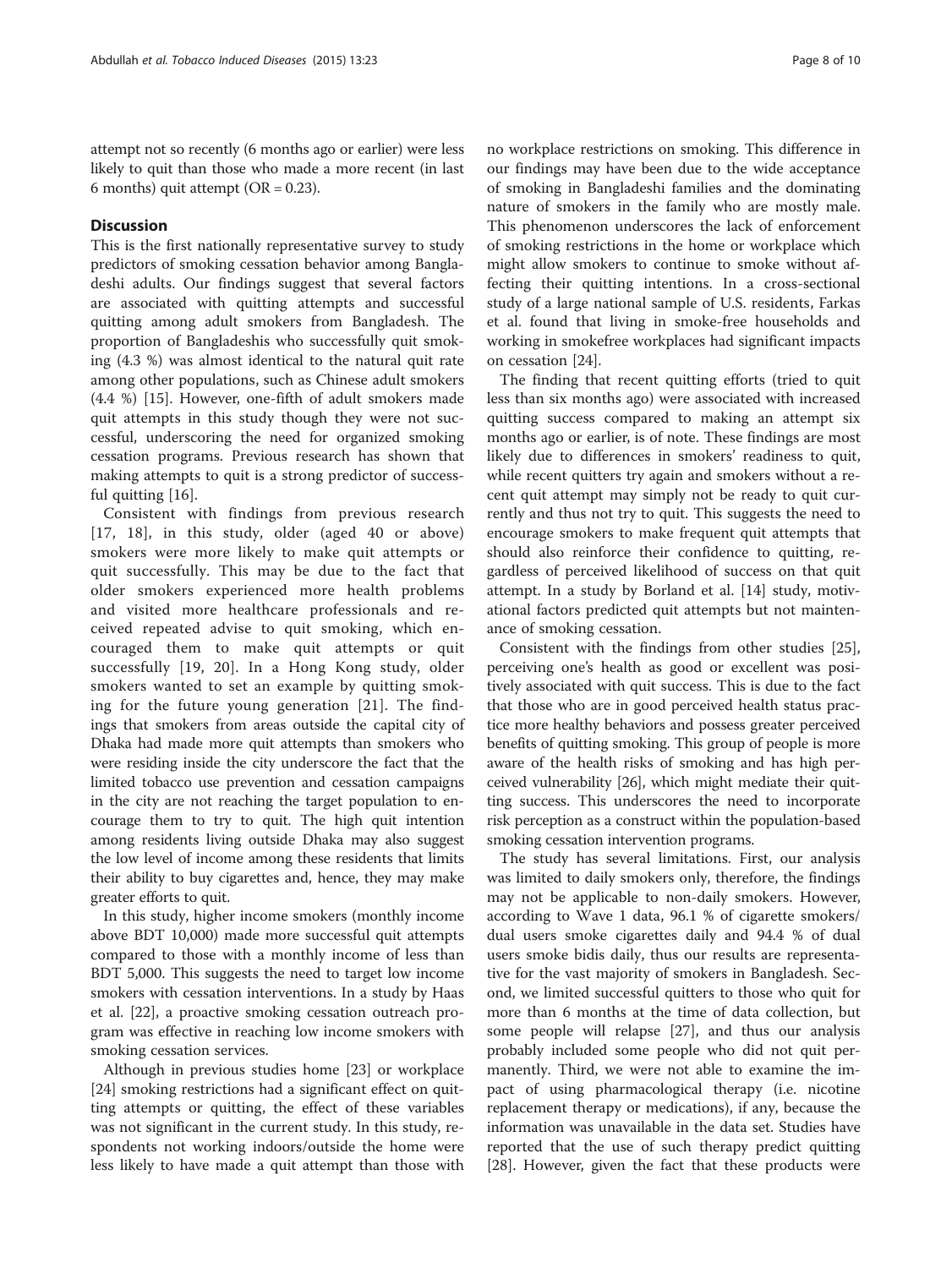<span id="page-8-0"></span>not registered and unavailable in Bangladesh at the time of the study, the probability of using these products by the respondents was very low. Fourth, because of the self-reported nature of smoking status, smoking could be underreported due to the respondents' wish to give a socially desirable response [\[29](#page-9-0), [30](#page-9-0)]. However, there is evidence that self-reports and biochemical measurements of serum cotinine concentration provide similar estimates of smoking prevalence in the United States [[31\]](#page-9-0). Fifth, most of the earlier literature reported nicotine dependence as a predictor for smoking cessation [[19, 20, 32\]](#page-9-0). However, we were unable to include nicotine dependence as a predictor of quitting attempts or smoking cessation due to the way data was collected in Wave 1. We did try to compensate for this by using CPD (total number of cigarettes smoked per day) and perceived addiction as predictors, although they were dropped from the model. It might be the case that a single measure such as nicotine dependence would have been better in this case. Finally, data were collected by trained interviewers who followed written interviewer guidelines. Any difference between their understanding and explanation of the questions asked could result in bias in information collected. However, such bias was minimized by the periodical observation of interviews by the senior research team members and investigator's biweekly meetings with the interviewers.

In conclusion, the present study identified several predictors of quitting attempts and successful quitting amongst adult Bangladeshi smokers. The promoters of smoking cessation services should consider these factors when designing comprehensive tobacco control initiatives and in service planning. This could be done by identifying smokers who are not making any quitting attempt or were more likely to be unsuccessful in their quitting attempt, and then promoting targeted interventions for these groups of smokers. Our results call for an integrated intervention approach to promote smoking cessation at the population level which should target both social environmental and individual level factors. Efforts to intervene in quitting behavior (i.e. attempt to quit and smoking cessation) will have limited effectiveness unless they take into account the social environmental context in which such behavior takes place.

#### Abbreviations

ITC: International Tobacco Control Policy Evaluation Project; BDT: Bangladeshi Taka; WHO: World Health Organization; AIC: Akaike information criterion; USDHHS: U.S. Department of Health and Human Services.

#### Competing interests

The authors declare that they have no competing interests.

#### Authors' contributions

GTF, NN, ASA planned the study. ACKQ coordinated the overall implementation of the project. NN directed the project implementation and field work in Bangladesh. ASA took the lead to draft the paper. PD conducted all the

analyses and gave critical comments on the initial drafts. All authors approved the final draft of the paper.

#### Acknowledgements

The authors would like to acknowledge the team members from University of Waterloo and University of Dhaka for their contributions in the ITC Bangladesh Project. The ITC Bangladesh Project was supported by the International Development Research Centre (IDRC Grant 104831–002), Canadian Institutes for Health Research (Operating Grants 79551 and 115016), the US National Cancer Institute (P01 CA138389). Additional support was provided to Geoffrey T. Fong from a Senior Investigator Award from the Ontario Institute for Cancer Research and a Prevention Scientist Award from the Canadian Cancer Society Research Institute. ASA was supported by a Clinical Innovator Award from the Flight Attendant Medical Research Institute, USA through a grant to the American Academy of Pediatrics (AAP) Julius B. Richmond Center.

#### Author details

<sup>1</sup>Department of General Internal Medicine, Boston Medical Center, Boston University School of Medicine, 801 Massachusetts Avenue, 2nd Floor (MISU), Boston, Massachusetts 02118, USA. <sup>2</sup>Global Health Program, Duke Kunshan University, Kunshan, Jiangsu Province 215347, China. <sup>3</sup>Duke Global Health Institute, Duke University, Durham, NC 27710, USA. <sup>4</sup> Department of Psychology, University of Waterloo, Ontario, Canada. <sup>5</sup>Department of Economics, University of Dhaka, Dhaka, Bangladesh. <sup>6</sup>Ontario Institute for Cancer Research, Toronto, Ontario, Canada.

#### Received: 27 April 2015 Accepted: 5 August 2015 Published online: 11 August 2015

#### References

- 1. World Health Organization (WHO). WHO report on the global tobacco epidemic, 2008. The MPOWER Package. Geneva, Switzerland: World Health Organization, 2008. Available at [http://www.who.int/tobacco/mpower/](http://www.who.int/tobacco/mpower/mpower_report_full_2008.pdf) [mpower\\_report\\_full\\_2008.pdf.](http://www.who.int/tobacco/mpower/mpower_report_full_2008.pdf) Accessed on May 26, 2010.
- 2. U.S. Department of Health and Human Services (USDHHS). Reducing tobacco use: A report of the surgeon general. Atlanta, GA: Public Health Service, Centers for Disease Control and Prevention, National Center for Chronic Disease Prevention and Health Promotion, Office on Smoking and Health. USDHHS; 2000.
- 3. WHO. 2009. Global adult tobacco survey (GATS): Bangladesh. World Health Organization. Available from: [http://www.searo.who.int/LinkFiles/](http://www.searo.who.int/LinkFiles/Regional_Tobacco_Surveillance_System_GATSBAN_FullReport2009.pdf) [Regional\\_Tobacco\\_Surveillance\\_System\\_GATSBAN\\_FullReport2009.pdf](http://www.searo.who.int/LinkFiles/Regional_Tobacco_Surveillance_System_GATSBAN_FullReport2009.pdf)
- 4. ITC Project (June 2011). ITC Bangladesh Wave 2 Technical Report. University of Waterloo, Waterloo, Ontario, Canada, and University of Dhaka, Dhaka, Bangladesh. [http://itcproject.org/files/Report\\_Publications/Technical\\_Report/](http://itcproject.org/files/Report_Publications/Technical_Report/bd2trfinaljun17.pdf) [bd2trfinaljun17.pdf](http://itcproject.org/files/Report_Publications/Technical_Report/bd2trfinaljun17.pdf).
- 5. World Health Organization (WHO). Impact of tobacco-related illnesses in Bangladesh. New Delhi, India: World Health Organization, South East Asia Region; 2007.
- 6. Alam DS, Jha P, Ramasundarahettige C, et al. Smoking-attributable mortaility in Bangladesh : proportional mortality study. Bull World Health Organ. 2013;91:757–64.
- 7. Jolicoeur DG, Ahluwalia JS, Richter KP, et al. The use of nicotine patches with minimal intervention. Prev Med. 2000;30:504–12.
- 8. Town GI, Fraser P, Graham S, et al. Establishment of a smoking cessation programme in primary and secondary care in Canterbury. N Z Med J. 2000;113:117–9.
- 9. Freund KM, D'Agostino RB, Belanger AJ, et al. Predictors of smoking cessation: the framingham study. Am J Epidemiol. 1992;135:957–64.
- 10. Yang T, Abdullah AS, Mustafa J, Chen B. Factors associated with smoking cessation among Chinese adults in rural China. Am J Health Behavior. 2009;33(2):125–34.
- 11. Fong GT, Cummings KM, Borland R, Hastings G, Hyland A, Giovino G, et al. The conceptual framework of the International Tobacco Control (ITC) policy evaluation project. Tob Control. 2006;15:i3–11. doi:[10.1136/tc.2005.015438.](http://dx.doi.org/10.1136/tc.2005.015438)
- 12. Abdullah AS, Hitchman SC, Driezen P, Nargis N, Quah AC, Fong GT. Socioeconomic differences in exposure to tobacco smoke pollution (TSP) in Bangladeshi households with children: findings from the International Tobacco Control (ITC) Bangladesh Survey. Int J Environ Res Public Health. 2011;8(3):842–60.